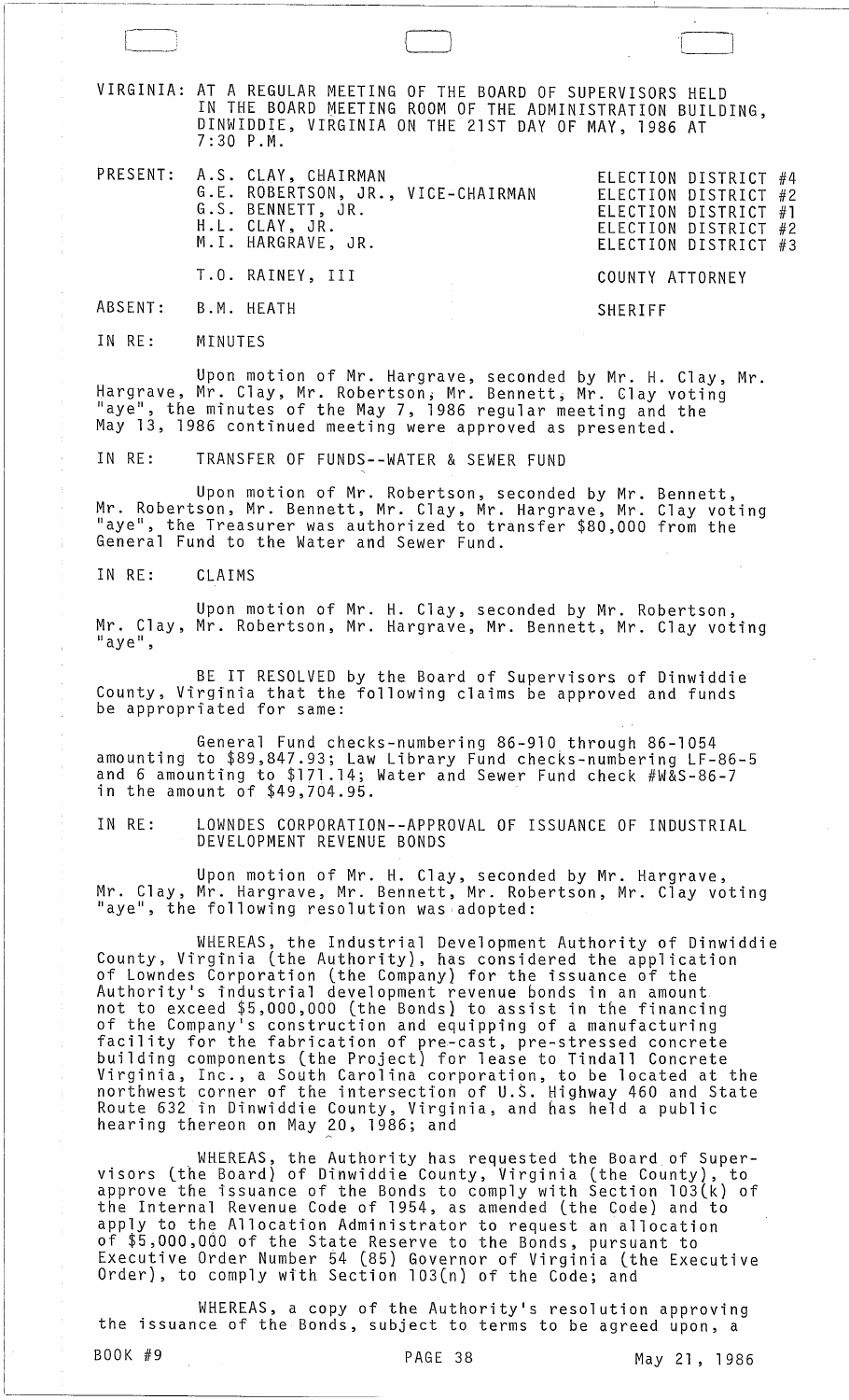record of the public hearing and a "fiscal impact statement" with respect to the Project have been filed with the Board.

NOW THEREFORE BE IT RESOLVED by the Board of Supervisors<br>of Dinwiddie County, Virginia:

The Board of Supervisors of Dinwiddie County, Virginia, approves the issuance of the Bonds by the Industrial Development<br>Authority of Dinwiddie County, Virginia, for the benefit of the Company, to the extent required by Section 103(k} of the Code, to permit the Authority to assist in the financing of the project.

2. The Board hereby irrevocably allocates \$1,590,000 of the County's Local Allocation to the Bonds and agrees to apply to the Allocation Administrator to request an allocation of \$3,410,000 of the State Reserve to the Bonds, pursuant to the Executive Order, and directs the County Administrator to prepare<br>and file an application therefor as promptly as practicable.

3. Approval of the issuance of the Bonds, as required by Section 103(k2 of the Code, does not constitute an endorsement of the bonds or the creditworthiness of the Company, but, as required by Section 15.1-1380 of the Code of Virginia of 1950, as amended, the Bonds shall provide that neither the County nor the Authority shall be obligated to pay the Bonds or the interest thereon or other costs incident thereto except from the revenues and moneys pledged therefor, and neither the faith or credit nor the taxing power of the Commonwealth, the County nor the Authority shall be pledged thereto.

4. This resolution shall take effect immediately upon its adoption.

IN RE: PUBLIC HEARING--REZONING APPLICATION P-86-3--HELEN HELLER

This being the time and place as advertised in the Progress-Index on Wednesday, May 7, 1986 and Wednesday, May 14, 1986 for the Board of Supervisors to consider for adoption an ordinance to change the district classification of Section 19, Parcel 103A and a portion of Section 19, Parcel 103, containing<br>1.07 acres from Agricultural, General A-2 to Business, Limited B-1.

The County Administrator presented the application and reviewed the action taken by the Planning Commission which was approval at its April 9, 1986 meeting. Mrs. Heller was present in support of her rezoning request.

No one appeared in opposition.

Upon motion of Mr. H. Clay, seconded by Mr. Robertson, Mr. Clay, Mr. Robertson, Mr. Bennett, Mr. Hargrave, Mr. Clay voting "aye",

BE IT ORDAINED by the Board of Supervisors, Dinwiddie County, Virginia that the district classification of section 19,<br>parcel 103A and a portion of section 19, parcel 103 containing<br>material containing containing parcel 103A and a portion of section 19, parcel 103 containing<br>1.07 acres be amended from Agricultural, general, A-2 to business, limited, B-1. Said portion of Parcel 103 is described by a Map Showing Two·Parcels of Land Situated in Namozine District, Dinwiddie County, Virginia, Owned by Raymond L. Heller to be acquired by Helen K. Heller, said map being prepared by Irving H.Pritchett, III, dated March 11, 1986 and being made a part of this ordinance. Parcel 103A is shown on the above referenced map as Helen's Hearth, containing 0.40 acres and owned by Helen K. Heller as stated in D.B. 197, p.<br>193 of the Circuit Court Clerk's records in Dinwiddie County. The 193 of the Circuit Court Clerk's records in Dinwiddie County. The total area rezoned containing 1.47 acres.

In all other respects said zoning ordinance is hereby reordained.

IN RE: PUBLIC HEARING--AMENDMENT A-86-4--APPLICATION FEE FOR VARIANCE

يتساعد المست

This being the time and place as advertised in the Progress-Index on Wednesday, May 7, 1986 and Wednesday, May 14, 1986 for the Board of Supervisors of Dinwiddie County, Virginia to consider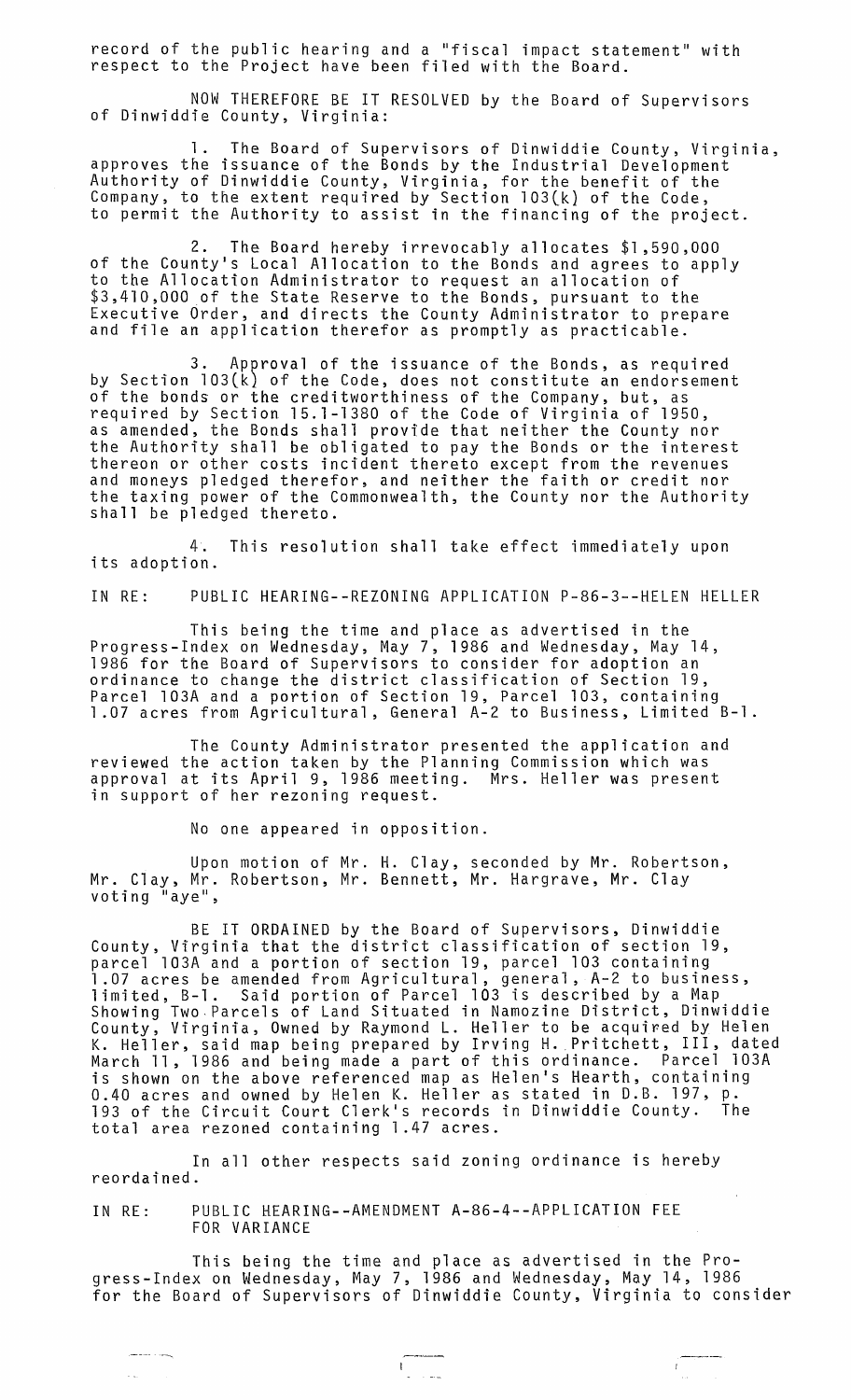for adoption an ordinance to amend Section 22-41, Grant of Variance.

The County Administrator presented the amendment and the action taken by the Planning Commission which was approval at its March 12, 1986 meeting. He stated that the reason for raising the application fee to \$40 is to cover the expense of advertising. Mr. Robertson asked if the appropriate wording could be inserted to allow discretion by the zoning administrator to increase the fee as needed to cover the' cost of advertising without having to amend the ordinance. The County Administrator said a statement could be added that "should the expense of the variance exceed \$40.00, the applicant will be billed for the balance."

No one appeared in opposition.

Upon motion of Mr. Robertson, seconded by Mr. H. Clay, Mr. Robertson, Mr. Clay, Mr. Bennett, Mr. Hargrave, Mr. Clay voting  $"$ aye",

BE IT ORDAINED by the Board of Supervisors, Dinwiddie County, Virginia that Section 22-41, Grant of Variance, be amended by adding.the following paragraph:

(f) An application for variance shall be obtained from the zoning administrator. Each application for variance shall be accompanied by a check or money order in the sum of forty dollars (\$40.00) payable to the county tieasurer. Said fee shall be used to pay the expenses of advertising and mailing notices. If actual expenses associated with the variance exceed forty dollars (\$40.00), the applicant shall be billed the difference.

In all other respects, said ordinance is hereby reordained.

IN RE:

PUBLIC HEARING--AMENDMENT A-86-5 **--** FEE REQUIRED FOR APPEAL TO BOARD OF ZONING APPEALS

This being the time and place as advertised in the Progress-Index on Wednesday, May 7, 1986 and Wednesday, May 14, 1986 for the Board of Supervisors to conduct a public hearing to consider for adoption an ordinance to amend Section 22-40, Paragraph (c), fee required for appeal to Board of Zoning Appeals.

The County Administrator presented the amendment and reviewed the action taken by the Planning Commission which was approval at its March 12, 1986 meeting. The reason for raising the fee is to cover the cost of advertising.

No one appeared in support or opposition.

Upon motion of Mr. Bennett; seconded by Mr. Hargrave, Mr. Bennett, Mr. Hargrave, Mr. Clay, Mr. Robertson, Mr. Clay voting<br>"aye",

BE IT ORDAINED by the Board of Supervisors, Dinwiddie County, Virginia, that Section 22-40, Paragraph (c), of the County Code be amended as follows:

Delete:

Appeals requiring an advertised public hearing shall be accompanied by a certified check for twenty dollars (20.00) payable to the county treasurer.

In its stead, add:

Appeals requiring an advertised public hearing shall be accompanied by a certified check for forty dollars (\$40.00) payable to the county treasurer. If actual expenses associated with the appeal exceed forty dollars (\$40.00), the applicant shall be billed the difference.

In all other respects, said ordinance is hereby reordained by the Board of Supervisors.

 $\Gamma$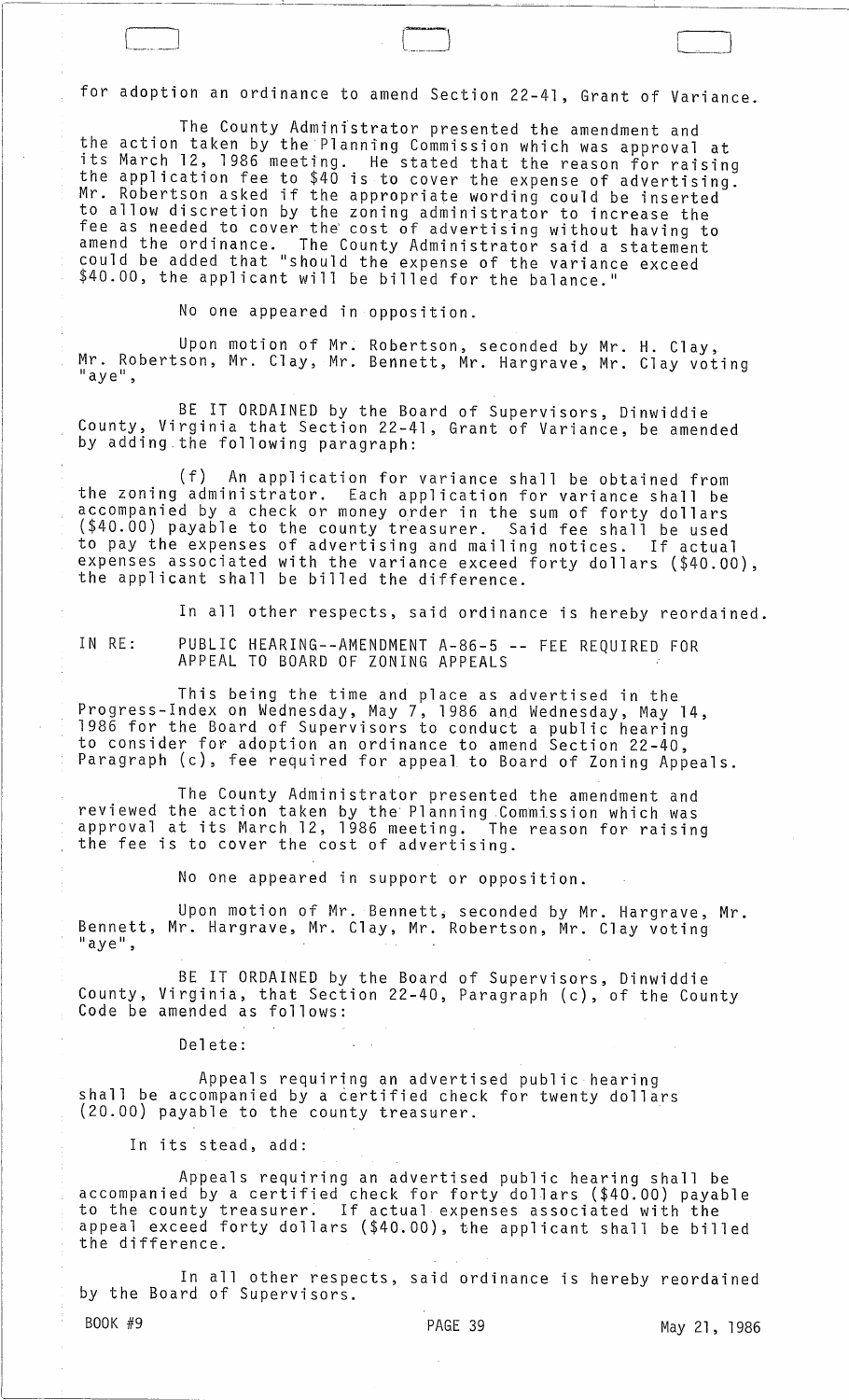IN RE: PUBLIC HEARING--AMENDMENT A-86-7 -- APPLICATION FEE FOR CONDITIONAL USE PERMIT

This being the time and place as advertised in the Progress-Index on Wednesday, May 7, 1986 and Wednesday, May 14, 1986 for the Board of Supervisors to conduct a public hearing to consider for adoption an ordinance to amend Section 22-23 (c), applications for rezoning and conditional use permits.

The County Administrator presented the amendment and reviewed the action of the Planning Commission which was approval at its May 14, 1986 meeting. The reason for raising the fee is to *cover* the cost of advertising.

No one appeared in support or opposition.

Upon motion of Mr. Hargrave, seconded by Mr. H. Clay, Mr. Hargrave, Mr. Clay, Mr. Bennett, Mr. Robertson, Mr. Clay voting<br>"aye",

BE IT ORDAINED by the Board of Supervisors, Dinwiddie County, Virginia that Section 22-23 (c) of the County Zoning Ordinance be amended by deleting the following:

(c) Each application submitted requiring a public hearing for a conditional use permit shall be accompanied by a check or money order in the sum of twenty dollars (\$20.00) to pay<br>the cost of advertising.

And in its stead, insert the following:

(c) Each application submitted requiring a public hearing for a conditional use permit shall be accompanied by a check or money order in the sum of forty dollars (\$40.00) to pay the cost of advertising. If actual expenses associated with the permit exceed forty dollars (\$40.00), the applicant shall be billed the difference.

In all other respects, said zoning ordinance is hereby reordained.

IN RE: PUBLIC HEARING--CONDITIONAL USE PERMIT C-86-2 -- VIRGINIA ELECTRIC AND POWER

This being the time and place as advertised in the Progress-Index on Wednesday, May 7, 1986 and Wednesday, May 14, 1986 for the Board of Supervisors to conduct a public hearing to consider for approval a request by Virginia Electric & Power for a conditional use permit to construct a 400' guyed tower on property owned by J.E. Ellington.

The County Administrator presented the application and reviewed the action of the Planning Commission which was approval at its May 14, 1986 meeting with conditions.

Representatives from Virginia Electric & Power and Mr. J.E. Ellington were present in support of the application. No one appeared in opposition.

Upon motion of Mr. Hargrave, seconded by Mr. Bennett, Mr. Hargrave, Mr. Bennett, Mr. Clay, Mr. Robertson, Mr. Clay voting<br>"aye", a conditional use permit for Virginia Electric & Power was approved to construct a 400' guyed tower on property owned by J.E. Ellington with the following conditions:

1. Virginia Electric & Power will be responsible for correcting interference or other problems caused by the tower and equipment located on it.

2. This conditional use permit shall be reviewed at least *every* two years for compliance.

ا<br>مولاد الماء الله ا

ن<br>منابع المسلم المسلم المسلم المسلم المسلم المسلم المسلم المسلم المسلم المسلم المسلم المسلم المسلم المسلم المسلم ر<br>مورد است.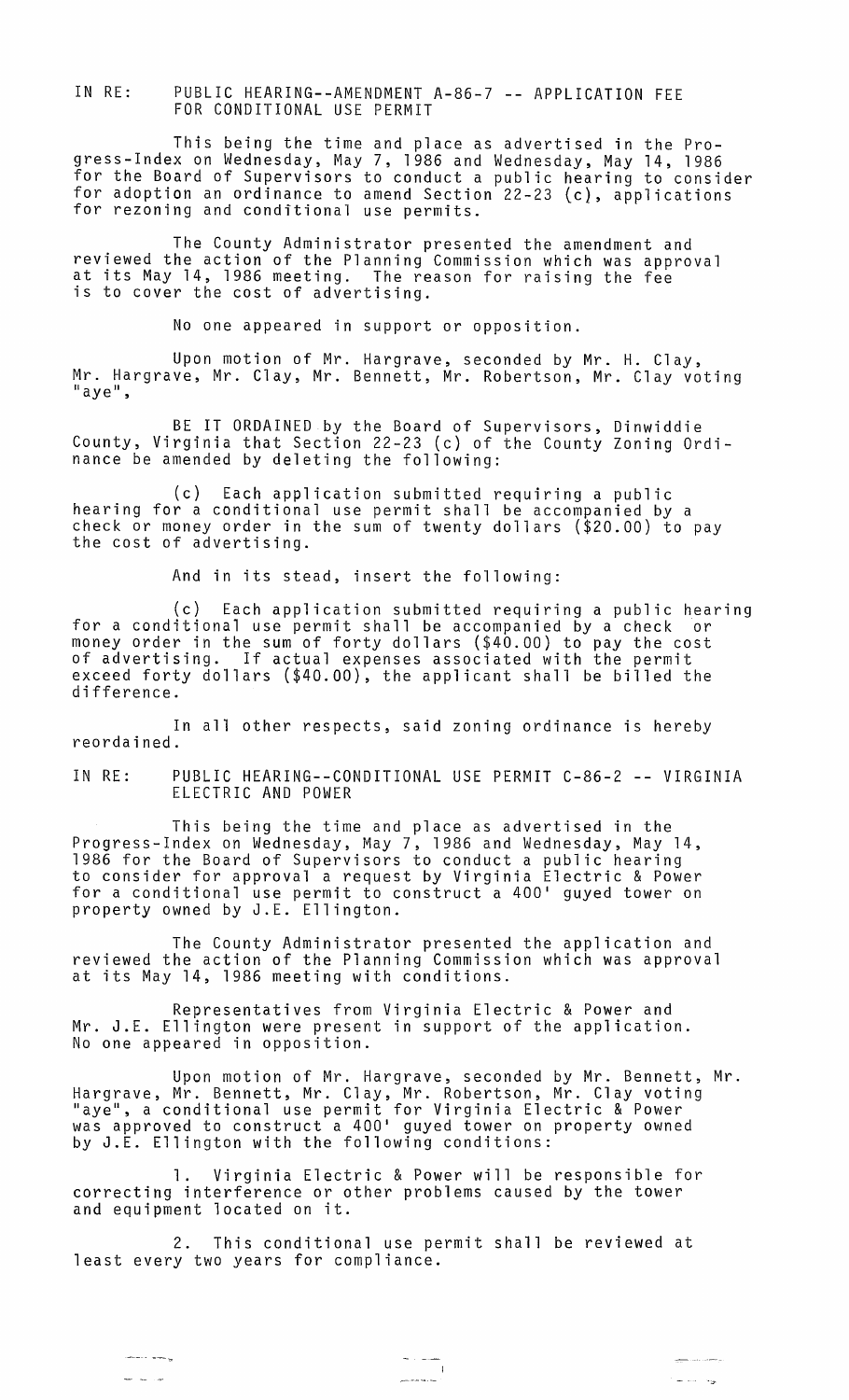# IN RE: EXECUTIVE SESSION

Upon motion of Mr. Hargrave, seconded by Mr. Bennett, Mr. Hargrave, Mr. Bennett, Mr. Clay, Mr. Robertson, Mr. Clay voting "aye", pursuant to Section 22.1-344 (6) of the Virginia Freedom of Information Act, the Board moved into Executive Session at 7:54 P.M. to discuss legal matters. The meeting reconvened into Open Session at 8:09 P.M.

# IN RE: ADOPTION OF 1986-87 BUDGET

Mr. A. Clay stated that due to a recent Attorney General's opinion concerning Conflict of Interest, he would abstain from voting on the budget.

Upon motion of Mr. Robertson, seconded by Mr. H. Clay, Mr. Robertson, Mr. Clay, Mr. Hargrave, Mr. Bennett voting "aye", Mr. A. Clay abstaining, the following budget was adopted for 1986-87:

| ANTICIPATED INCOME |                                                                                                                                                               | 1986-87                                         |
|--------------------|---------------------------------------------------------------------------------------------------------------------------------------------------------------|-------------------------------------------------|
|                    | From Local Sources<br>From State Sources<br>From Revenue Sharing<br>From General Fund                                                                         | 6,712,700<br>2,344,000<br>97,000<br>$-0-$       |
|                    | TOTAL ANTICIPATED INCOME                                                                                                                                      | 9,153,700                                       |
| ESTIMATED EXPENSES |                                                                                                                                                               |                                                 |
| 01<br>011          | General Government Administration<br>Legislative<br>012 General & Financial Admin.<br>013 Board of Elections                                                  | 21,550<br>352,250<br>36,280                     |
| 02                 | Judicial Administration<br>021 Courts<br>022 Commonwealth's Attorney                                                                                          | 24,990<br>63,360                                |
| 03                 | Public Safety<br>031 Law Enforcement & Traffic Control<br>032 Fire & Rescue Services<br>033 Correction & Detention<br>034 Inspections<br>035 Other Protection | 850,560<br>87,400<br>94,750<br>24,830<br>41,600 |
| 04<br>044          | Public Works<br>041 Maintenance of Highways & Streets<br>042 Sanitation & Waste Removal<br>043 Maintenance of Bldgs. & Grounds<br>Water Service               | 34,250<br>277,380<br>236,880<br>80,000          |
| 05<br>052<br>053   | Health & Welfare<br>051 Health<br>Mental Health & Mental Retard.<br>Social Services                                                                           | 116,710<br>35,190<br>14,580                     |
| 06                 | Education<br>064 Community Colleges                                                                                                                           | 1,260                                           |
| 07<br>073          | Parks, Recreation & Cultural<br>071 Parks & Recreation<br>Library                                                                                             | 4,500<br>87,590                                 |
| 08<br>081<br>083   | Community Development<br>Planning & Community Development<br>082 Environmental Management<br>Cooperative Extension Program                                    | 149,090<br>4,500<br>32,900                      |

BOOK #9 - " : '.:', . PAGE 40

 $\hat{\mathcal{L}}$ 

 $\bar{\beta}$ 

May 21, 1986

 $[$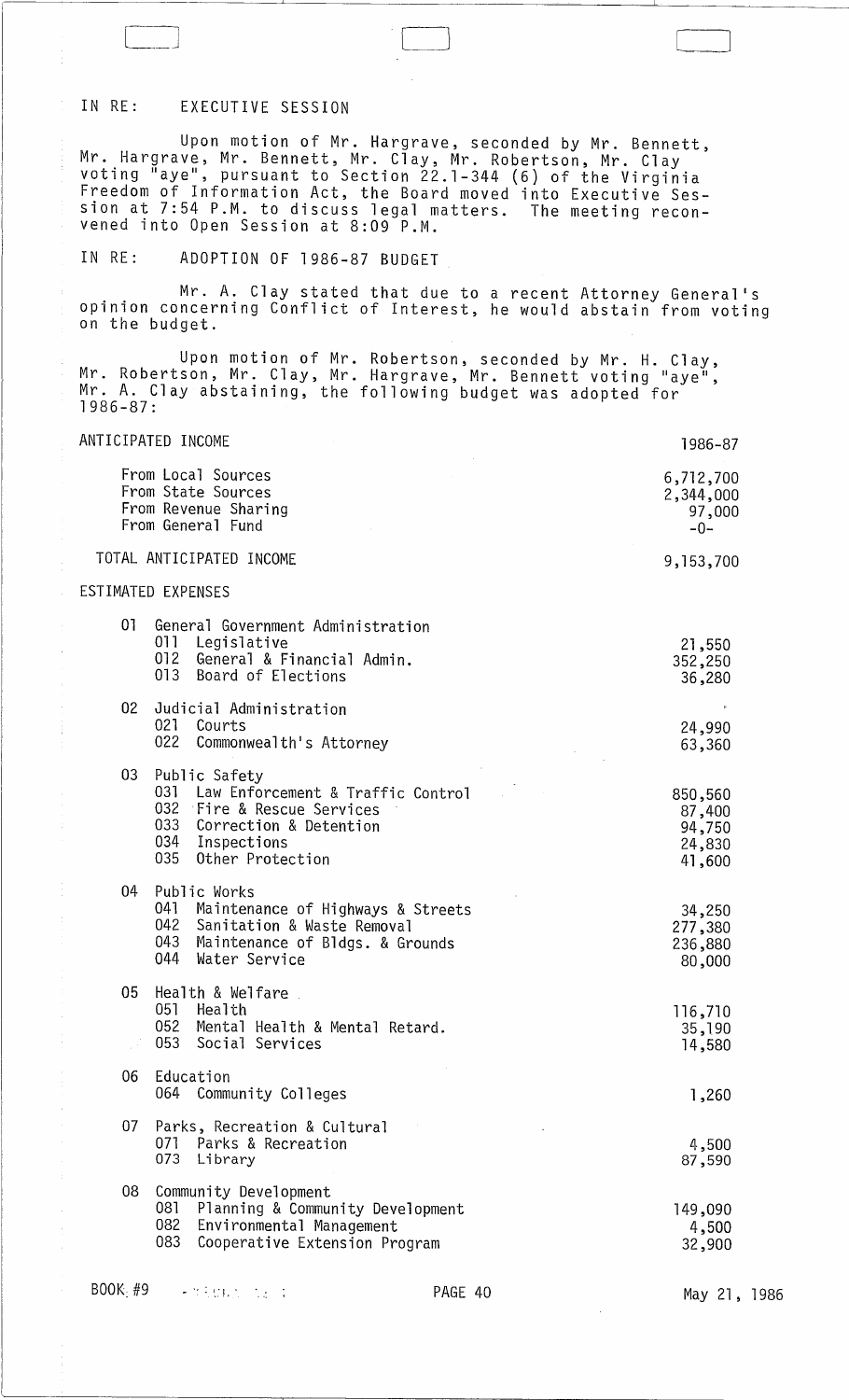| 09<br>Non-departmental<br>Non-departmental<br>091                                                                                              | 567,500                          |
|------------------------------------------------------------------------------------------------------------------------------------------------|----------------------------------|
| TOTAL ESTIMATED EXPENSES                                                                                                                       | 3,239,900                        |
| 5100 TRANSFERS TO OTHER FUNDS                                                                                                                  |                                  |
| Virginia Public Assistance Fund from<br>5101<br>General Fund<br>5102 School Fund from General Fund<br>5103 School Fund from Revenue Shar. Fund | 1,176,800<br>4,640,000<br>97,000 |
| TOTAL ESTIMATED EXPENSES AND TRANSFERS                                                                                                         | 9, 153, 700                      |

IN RE: ADOPTION OF 1986 TAX RATES

Mr. A. Clay stated that due to a recent Attorney General's opinion concerning Conflict of Interest, he would abstain from voting on the tax rates.

Mr. H. Clay moved that the real estate rate be dropped by one cent to 80¢ and the personal property rate be lowered by twenty cents to \$5.00. Mr. Hargrave seconded the motion.

Mr. Robertson stated that he did not agree with not reducing the personal property by thirty cents to \$4.90 as advertised. He then offered a substitute motion to adopt the tax rates as advertised, 81¢ for real estate and \$4.90 for personal property. There was no second. Mr. Robertson voted "aye". Mr. H. Clay, Mr. Bennett, Mr. Hargrave voted "nay". Mr. A. Clay<br>abstained. The substitute motion was defeated.

Mr. H. Clay, Mr. Hargrave, Mr. Bennett, Mr. Robertson voting "aye", Mr. A. Clay abstaining, the following tax rates were adopted for tax year 1986:

| Real Estate                  | .80  |
|------------------------------|------|
| Mobile Homes                 | .80  |
| Mineral Lands                | .80  |
| Public Services              |      |
| Equalized                    | .80  |
| Unequalized                  | 4.40 |
| Personal Property            | 5.00 |
| Machinery and Tools          | 3.30 |
| Farm Machinery               | 1.50 |
| Heavy Construction Machinery | 3.30 |

#### IN RE: LITTER CONTROL GRANT -- FY 86-87

an Sil

Upon motion of Mr. Hargrave, seconded by Mr. H. Clay, Mr. Hargrave, Mr. Clay, Mr. Bennett, Mr. Robertson, Mr. Clay voting "aye", the following resolution was adopted:

WHEREAS, the Board of Supervisors recognizes the existence of a litter problem within the boundaries of Dinwiddie County; and

WHEREAS, the Virginia Litter Control Act of 1976 provides, through the Department of Conservation and Historic Resources, Division of Litter Control, for the allocation of public funds in the form of Grants for the purpose of enhancing local litter control programs; and

WHEREAS, having reviewed and considered the Regulations and the Application covering administration and use of said funds;

NOW THEREFORE BE IT RESOLVED by the Board of Supervisors, Dinwiddie County, Virginia, that they endorse and support the program indicated in the attached Application Form LC-G-l; and

 $\mathbb{Z}^2$ 

BE IT FURTHER RESOLVED that the County Administration be authorized to plan, budget, and apply for a Grant which, if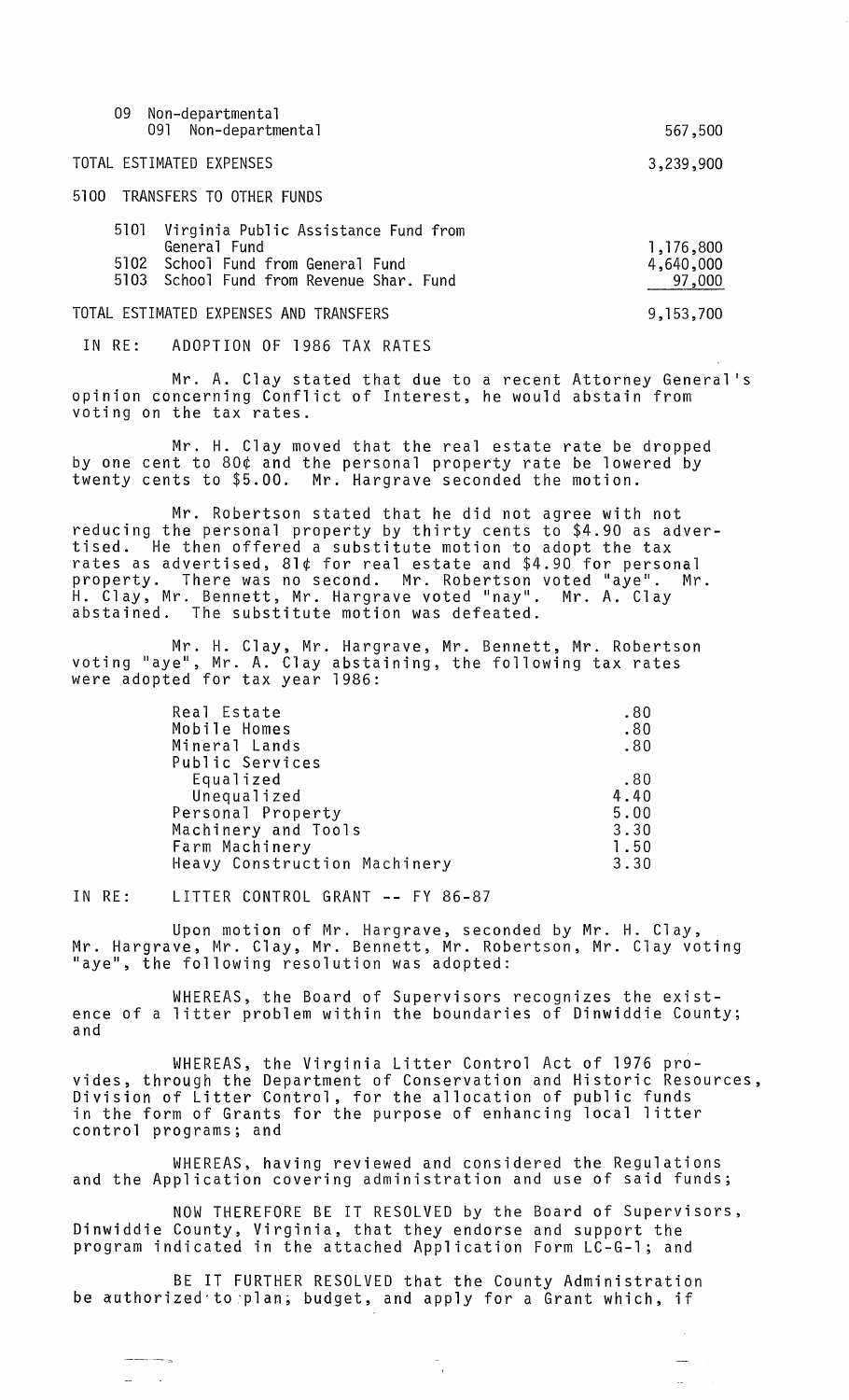approved, will be used to fund said program; and

BE-IT:FURTHER RESOLVED that the Board of Supervisors, requests the Department of Conservation and Historic Resources; governing use and expenditure of said funds.

1987 HIGHWAY SAFETY FINAL APPLICATION IN RE:

Mrs. Wendy Quesenberry, Secretary to the Transportation<br>Safety Commission, presented a final application for 1987 Highway<br>Safety funding for the School Board. The request is for \$6,936 for films and cassettes for the Juvenile Offender program operated<br>at the Senior High School by Ms. Barbara Goodman. The funds will be matched with in-kind services. Karo Lo de  $\mathcal{N}(\xi)$  ,  $\mathcal{L}(\xi)$ **Control** 

Upon motion of Mr. Hargrave, seconded by Mr. H. Clay,<br>Mr. Hargrave, Mr. Clay, Mr. Bennett, Mr. Robertson, Mr. Clay,<br>voting "aye", the final application for 1987 Highway Safety funding for the School Board was approved.  $\mathcal{F}^{\mathcal{F}}$ 

SHOOTING RANGE PERMIT--FANNIE JACKSON IN RF:

 $\epsilon + \epsilon$ 

The County Administrator presented an application for a shooting: range permit for Mrs. Fanniendackson to hold a turkey. shoot on May 24, 1986 on the property on Rt. 642. He stated there<br>were certain conditions that must be met by the applicant that would<br>be coordinated with the County Administrator's office. Based on the applicant meeting these conditions, he recommended approval.

Upon motion of Mr. Bennett, seconded by Mr. H. Clay, Mr.<br>Bennett, Mr. H. Clay, Mr. Robertson, Mr. Hargrave, Mr. Clay voting<br>"aye", a shooting range permit for Mrs. Fannie Jackson to hold a<br>turkey shoot on her property on R upon meeting the conditions required by the County.  $\overline{1,1}$  and  $\overline{1,1}$  $\langle \cdot \rangle$  is  $\gamma$  .

**BISCUSSION OF DISPOSITION OF EASTSIDE ELEMENTARY SCHOOL** IN RE: s or kel

The County Administrator stated that Eastside Elementary School has been unoccupied for some time and as a result has begun to deteriorate: He suggested that the Board put the building<br>up for sale and allow the County Attorney and himself to prepare<br>a recommendation on the most suitable method for their consideration at the June 18th meeting.

we Mr. Hargrave stated that he would like to have every person contacted who expressed an interest to date in the property and get the best price possible.  $\mathcal{A}(\mathcal{F})$  and

Upon motion of Mr. Robertson, seconded by Mr. H. Clay,<br>Mr. Robertson, Mr. Clay, Mr. Bennett, Mr. Hargrave, Mr. Clay<br>voting "aye", the County Administrator was authorized to work with the County Attorney to determine the most appropriate method to dispose of Eastside Elementary School and prepare a proposal. for the Board's consideration. Mr. H. Clay seconded the motion.<br>Mr. Robertson, Mr. Clay, Mr. Hargrave, Mr. Bennett, Mr. Clay voted जिल्ला अस्तुत्वा कर्मा हो।<br>जन्म "aye".  $\cdots$ 

 $\frac{1}{2}$  for  $\frac{1}{2}$  ,  $\frac{1}{2}$ a china anni  $15.9337$ EMERGENCY ORDINANCE--MORATORIUM ON REZONINGS, CONDITIONAL<br>USE PERMITS, TRAILER AND MOBILE HOME PERMITS IN RE:

reMr: : Hargrave stated that due to the fact that the County is without a Director of Planning at the present time and to give the Board:time.to study the zoning and subdivision ordinances of<br>surrounding localities, he moved that an emergency ordinance be<br>adopted declaring a moratorium on all rezoning applications,

conditional use permits, trailer and mobile home permits.<br>
We also then the Clay seconded the motion. Mr. Hargrave, Mr. Clay,<br>
Mr. Bennett, Mr. Robertson, Mr. Clay voting "aye",  $\omega = 1.77334$ PU BULLE

BOOK #9

121.

May 21, 1986<br>May 27, 1986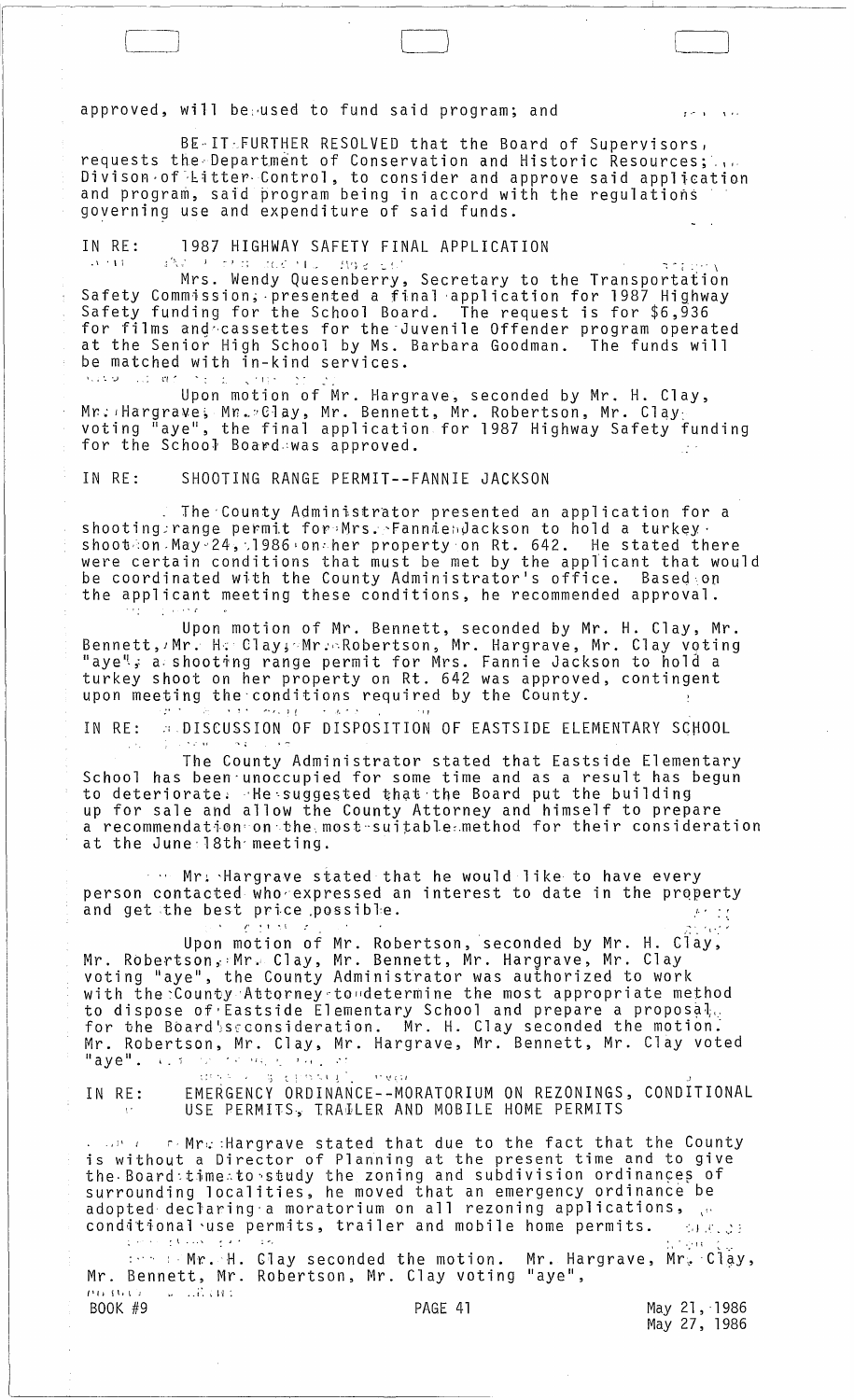BE IT ORDAINED by the Board of Supervisors of Dinwiddie<br>County, Virginia, that the Dinwiddie County Code, as adopted,<br>March 1986, and as heretofore amended, be further temporarily amended<br>by placing a ban on all constructi 60 days: It is further ordained that all applications and permits<br>for rezoning and conditional use permits shall be held in abeyance for a period of 60 days to provide adequate time to review by the<br>Boardoof: Supervisors. Reference is made to Chapter 8 and its subparts, of the Dinwiddie County Code for a more specific description of the changed section. **CEAR FORE** 

MUTUAL AID AGREEMENT FOR FIRE SERVICES WITH FORT LEE IN RE:

Wendy Quesenberry, Executive Assistant, presented a<br>mutual aid agreement for the Board's consideration with Fort<br>Lee for fire protection services. She stated that the agreement had been proposed by Fort Lee to be between Fort Lee and the Namozine VFD only. After discussing it with the County Attorney and the County Administrator, she recommended that the agreement be. with the County rather than just the fire department, and Fort<br>Lee approvednof the change.

1001 10210 Upon motion of Mr. Hargrave, seconded by Mr. Robertson,<br>Mr. Hargraves: Mr.: Robertson, Mr. Clay, Mr. Bennett, Mr. Clay voting<br>"aye", the Chairman was authorized to sign the mutual aid agree.

STREETNAMING AND NUMBERING SYSTEM--AUTHORIZATION<br>::TO:SIGN:CONTRACT WITH R. STUART ROYER & ASSOCIATES IN RE:  $\mathbb{C}$  .

Alendy Quesenberry Executive Assistant, presented a contract for the Board's consideration to be executed with R. Stuart Royer & Associates to provide a streetnaming and num-<br>bering system for the County. She stated that the mylars will<br>be paid directly by the County and can be removed from the con-<br>tract, making the cost \$94,955. be done on an hourly basis separate from the contract and will be very beneficial to the Commissioner of Revenue as well. Because of this delay, the contract period has been extended  $\sim 10^{11}$ to nine months.

at the same presentance, seconded by Mr. Robertson, Mr. Hargrave, Mr. Robertson, Mr. Clay, Mr. Bennett, Mr. Clay<br>voting "aye", the Chairman was authorized to sign the contract with  $\tilde{R}$ . Stuart Royers& Associates to prepare a streetnaming and numbering system for the County at a cost of \$94,955. 使变化 经

IN RE: EXECUTIVE SESSION

clpon motion of Mr. H. Clay, seconded by Mr. Bennett,<br>Mr. Clay, Mr. Bennett, Mr. Robertson, Mr. Hargrave, Mr. Clay<br>voting "aye", pursuant to Section 2.1-344 (1) of the Virginia Freedom of Information Act, the Board moved into Executive<br>Session at 8:35 P.M. to discuss personnel matters. The meeting<br>reconvened into Open Session at 10:00 P.M.

4. 5. 1  $\pm 1$ 工工 四 ្នុស្ស ព្រះ IN RE: (? ADJOURNMENTOR COLLECTER  $-35 - 200$  and  $-64$ 

s e pr つういちょう

رداميات المست

Seconded by Mr. H. Clay, Mr. Bennett, Seconded by Mr. H. Clay, Mr. Bennett, Mr. Clay, Mr. Robertson, Mr. Hargrave, Mr. Clay voting "aye", the meeting was adjourned until 6:00 P.M., Tuesday May 27, 1986.

MAY 27, 1986 -- CONTINUATION OF MAY 21, 1986 MEETING -- 6:00 P.M.

| PRESENT: A.S. CLAY, CHAIRMAN         | ELECTION DISTRICT #4 |  |
|--------------------------------------|----------------------|--|
| G.E. ROBERTSON, JR., VICE-CHAIRMAN   | ELECTION DISTRICT #2 |  |
| G.S. BENNETT, JR.                    | ELECTION DISTRICT #1 |  |
| H.L. CLAY, JR.                       | ELECTION DISTRICT #2 |  |
| <b>Experience M.I. HARGRAVE, JR.</b> | ELECTION DISTRICT #3 |  |

IN RE: EXECUTIVE SESSION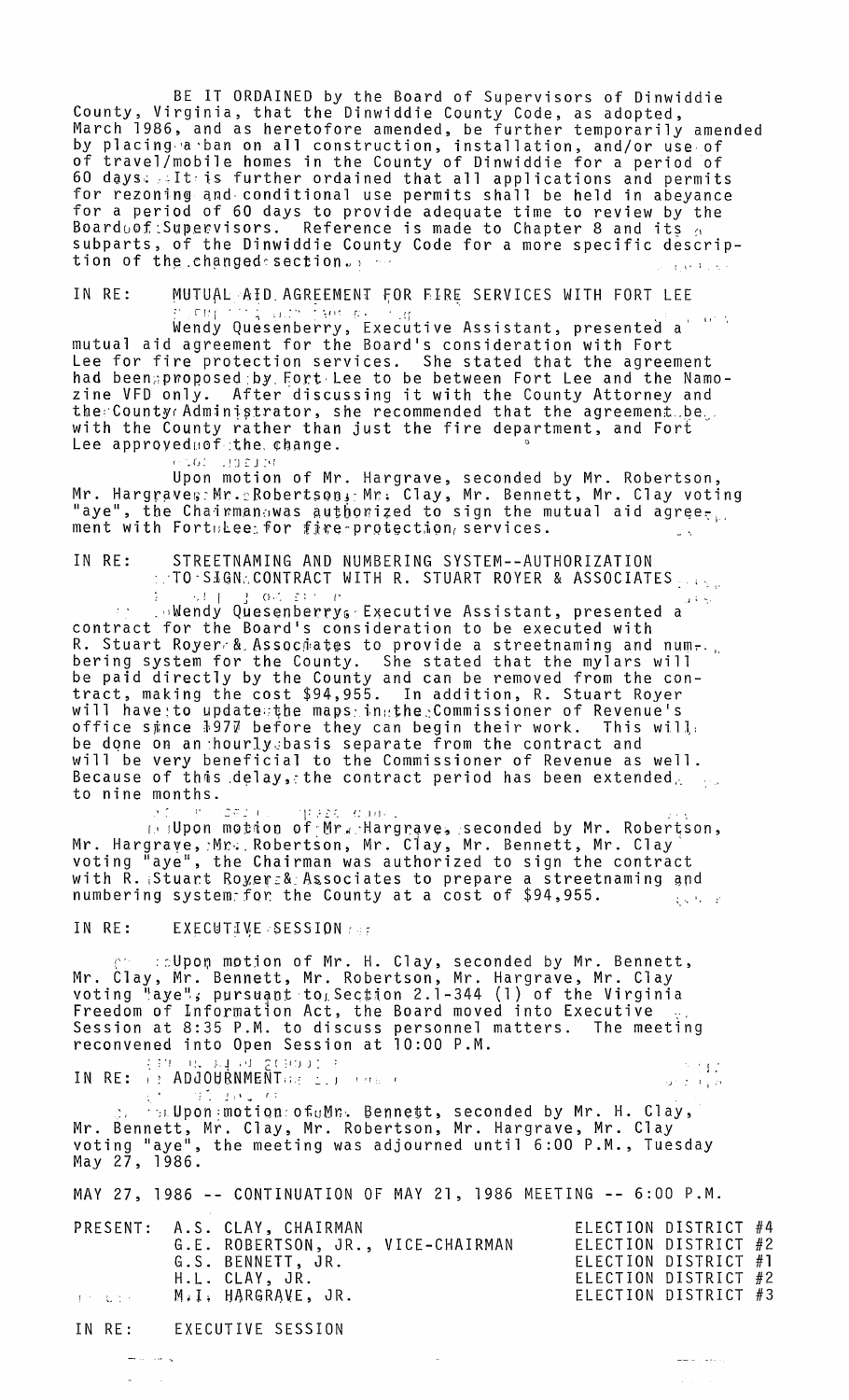Upon motion of Mr. H. Clay, seconded by Mr. Hargrave, Mr. Clay, Mr. Hargrave, Mr. Robertson, Mr. Bennett, Mr. Clay voting "aye", pursuant to Section 2.1-344 (1) and (6) the Board moved into Executive Session at 6:00 P.M. to discuss legal and personnel matters. The meeting reconvened into Open Session at 10:34 P.M.

\_J LJ J

### IN RE: ADJOURNMENT

Upon motion of Mr. Robertson, seconded by Mr. Bennett, Mr. Robertson, Mr. Bennett, Mr. Clay, Mr. Hargrave, Mr. Clay voting<br>"aye", the meeting was adjourned until 5:00 P.M., Wednesday, June 4,<br>1986.

JUNE 4, 1986 -- CONTINUATION OF MAY 27, 1986 MEETING -- 5:00 P.M. PRESENT: A.S. CLAY, CHAIRMAN ELECTION DICTDICT #4

|  | TRESENT. A.S. GEAI, GAAIRMAN       | LLLUIUN DISIKIUI #4  |  |
|--|------------------------------------|----------------------|--|
|  | G.E. ROBERTSON, JR., VICE-CHAIRMAN | ELECTION DISTRICT #2 |  |
|  | G.S. BENNETT, JR.                  | ELECTION DISTRICT #1 |  |
|  | H.L. CLAY, JR.                     | ELECTION DISTRICT #2 |  |
|  | M.I. HARGRAVE, JR.                 | ELECTION DISTRICT #3 |  |
|  |                                    |                      |  |

IN RE: EXECUTIVE SESSION

Upon motion of Mr. Bennett, seconded by Mr. Robertson, Mr. Bennett, Mr. Robertson, Mr. Clay, Mr. Hargrave, Mr. Clay voting "aye", pursuant to Sec. 2.1-344 (1) of the Virginia Freedom of Information Act, the Board moved into Executive Session at 5:00 P.M. to discuss personnel matters. The meeting reconvened into Open Session at 9:46 P.M.

## IN RE: ADJOURNMENT

Upon motion of Mr. Robertson, seconded by Mr. Hargrave, Mr. Robertson, Mr. Hargrave, Mr. Bennett, Mr. Clay, Mr. Clay voting "aye", the meeting was adjourned until 7:00 P.M., Monday, June 9,<br>1986.

JUNE 9, 1986 -- CONTINUATION OF JUNE 4, 1986 MEETING -- 7:00 P.M.

|                   | PRESENT: A.S. CLAY, CHAIRMAN       |  | ELECTION DISTRICT #4 |  |
|-------------------|------------------------------------|--|----------------------|--|
| <b>Contractor</b> | G.E. ROBERTSON, JR., VICE-CHAIRMAN |  | ELECTION DISTRICT #2 |  |
|                   | G.S. BENNETT, JR.                  |  | ELECTION DISTRICT #1 |  |
|                   | H.L. CLAY, JR.                     |  | ELECTION DISTRICT #2 |  |
|                   | M.I. HARGRAVE, JR.                 |  | ELECTION DISTRICT #3 |  |
|                   |                                    |  |                      |  |

IN RE: EXECUTIVE SESSION

Upon motion of Mr. Robertson, seconded by Mr. Bennett, Mr. Robertson, Mr. Bennett, Mr. Clay, Mr. Hargrave, Mr. Clay voting "aye", pursuant to Sec. 2.1-344 (1) of the Virginia Freedom of Information Act, the Board moved into Executive Session at 7:00 P.M. to discuss personnel matters. The meeting reconvened into Open Session at 9:06 P.M.

IN RE: ADJOURNMENT

Upon motion of Mr. Robertson, seconded by Mr. H. Clay, Mr. Robertson, Mr. Clay, Mr. Bennett, Mr. Hargrave, Mr. Clay voting Upon motion of Mr. Robertson, seconded by Mr. H. Clay,<br>Mr. Robertson, Mr. Clay, Mr. Bennett, Mr. Hargrave, Mr. Clay voting<br>"aye", the meeting was adjourned at 9:07 P.M.

ATTEST: WALKUMAN A.S. CLAY, CHATRMAN

BOOK #9 PAGE 42 May 27, 1986 June 4 & June 9, 1986